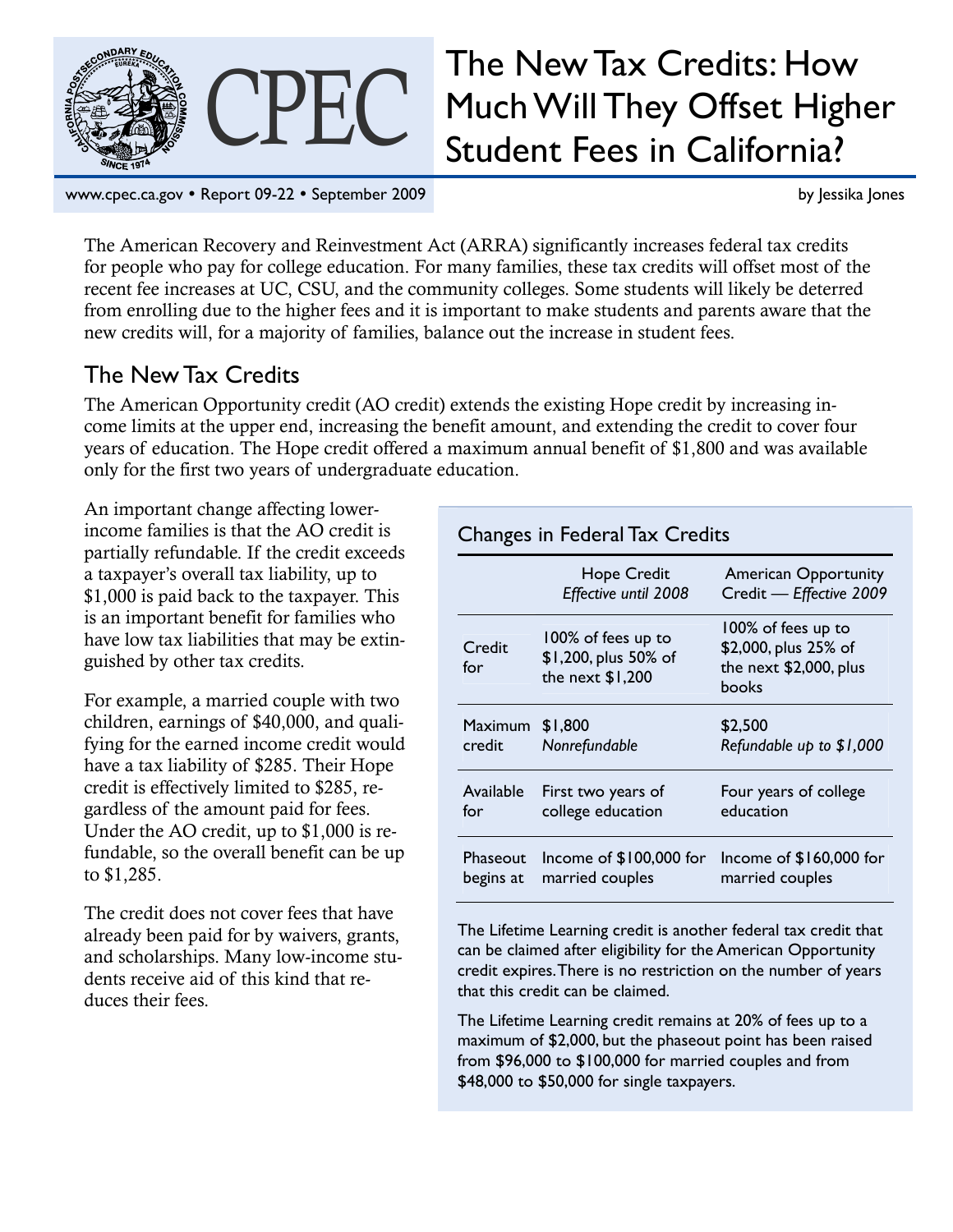# Families Eligible for the American Opportunity Credit

The new credit will benefit most students at UC, CSU, and the community colleges. The graph below shows how eligibility is expanded compared to the Hope credit. For example, a married-couple family with two dependents and an income of \$100,000 would be in the phaseout range for the Hope credit, but will be eligible for the full amount of the AO credit. Income data from the California Student Aid Commission (see page 4) shows that about 20% of students come from families with incomes too high to qualify for the Hope credit.

Families at the lower end of the income scale often saw no benefit from the Hope credit because it was not refundable and they had low tax liability. For a married couple with two dependents, eligible for the earned income credit, the Hope credit is effectively cut off at incomes below \$40,000. The cutoff point for a single head of household with two dependents is \$34,000. About 30% of students are from families with incomes too low to get the full benefit.

The AO credit is more inclusive. It expands benefits to higher income levels, and includes a refundable benefit to families that have little or no tax liability. Depending on whether the income ceilings are applied for single filers or joint filers, the AO credit excludes only the top 10% to 30%. At incomes below about \$40,000, all families will get a minimum benefit amount of up to \$1,000.

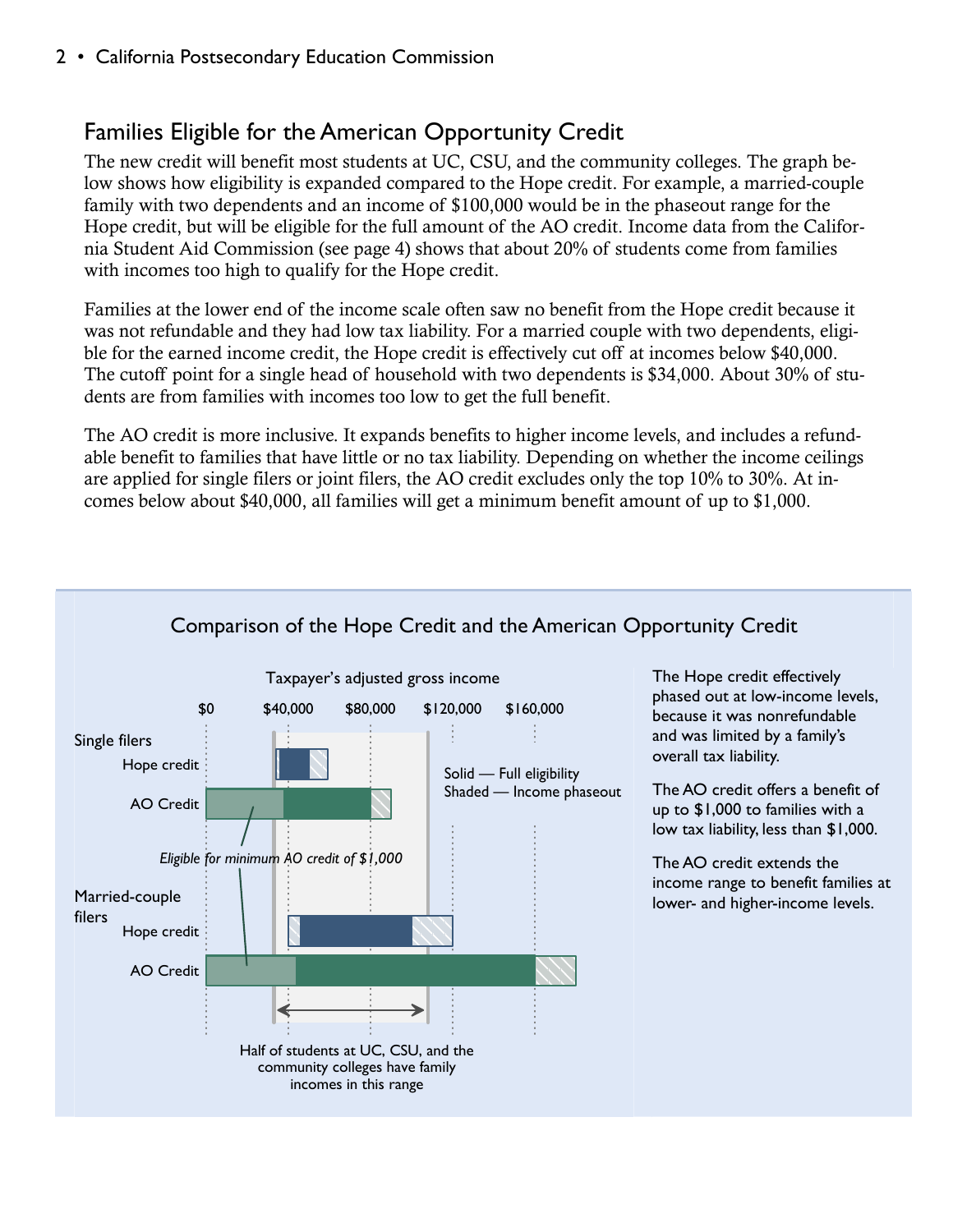#### Fee Increases

All three public higher education systems increased their fees for the 2009–10 school year. Fees at community colleges increased from \$20 per unit to \$26 per unit, resulting in annual fees of \$780 for full-time students. At CSU, fees increased by 26%, from \$3,800 to \$4,800 per year, and at UC fees went from \$8,000 to \$8,700, a 9% increase.

Eligible families will see much of the fee increases covered by the expanded tax credits. The community college fees are still well below the \$2,500 limit, so community college students will also be

able to claim expenses for course materials, including textbooks.

The amount of the credit depends on the family's income and number of dependents. For example, the credit will cover 70% of the fee increase at CSU and all of the fee increase at UC for a family with an adjusted gross income of \$65,000 and two dependents.

# Getting the Word Out

Effective communication to students and parents regarding the benefits in the AO credit and the Lifetime Learning credit will be vital to counteract any drop in enrollment that may come from an increase in fees. The financial incentive to remain enrolled is clear, as long as people are aware that significant restrictions under past education tax credits have been changed. Many people will be surprised to learn that they may now benefit from a credit they had not qualified for in the past.

As students head back to school this fall and pay their increased fees, they will not see an in-hand savings but it is, nonetheless, there in the form of a federal tax break that they will get when they or

#### Fee Increases and Tax Credits

For many families, fee increases for the 2009–10 school year will be offset by the new tax credit

|                                        | Community<br>colleges | CSU     | UC      |
|----------------------------------------|-----------------------|---------|---------|
| 2008                                   |                       |         |         |
| Annual fees                            | \$600                 | \$3,800 | \$8,000 |
| Hope credit                            | \$600                 | \$1,800 | \$1,800 |
| Fees after tax credit                  | \$0                   | \$2,000 | \$6,200 |
| 2009                                   |                       |         |         |
| <b>Annual fees</b>                     | \$780                 | \$4,800 | \$8,700 |
| AO credit                              | \$780                 | \$2,500 | \$2,500 |
| Fees after tax credit                  | \$0                   | \$2,300 | \$6,200 |
| Net fee increase                       | \$0                   | \$300   | \$0     |
| Percent covered by<br>increased credit | 100%                  | 70%     | 100%    |

Tax credits for a married-couple family with two dependents and adjusted gross income of \$65,000.

Fees at CSU and UC are approximate and vary between campuses depending on campus fees for services such as counseling, student union activities, student government, and recreation.

their parents file their federal income tax. Getting this information out to students will not be easy when budgets are being cut and staff are being furloughed. Campus registration, financial aid, and student services offices are starting to communicate the information using new marketing methods such as email, websites, and social networking services.